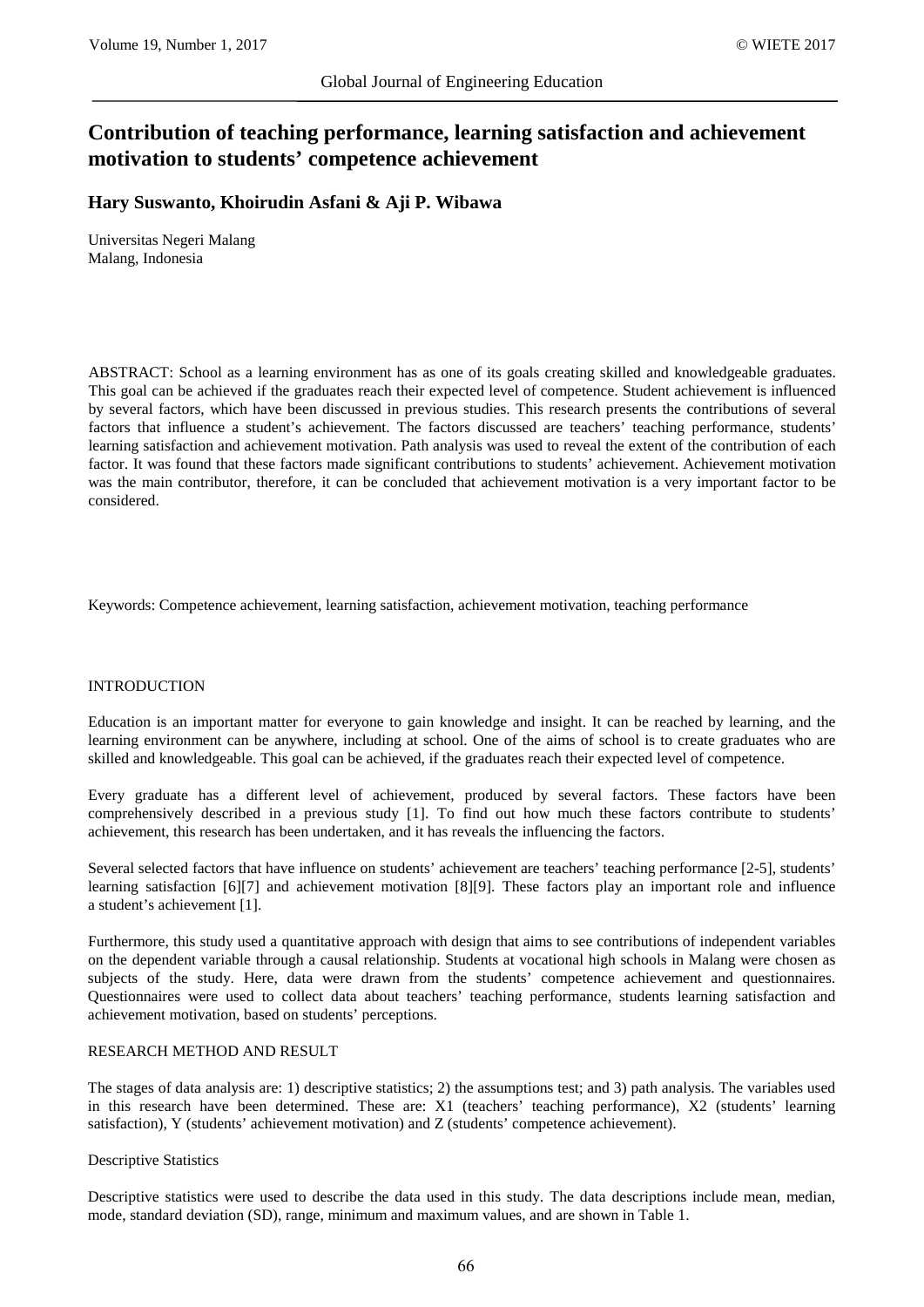Table 1: Presentation of descriptive statistics.

|              | Mean  | Median | Mode  | SD    | Range | Min.  | Max.   | N   |
|--------------|-------|--------|-------|-------|-------|-------|--------|-----|
| $\rm X_1$    | 77.72 | 78.00  | 80.00 | 11.27 | 69.00 | 35.00 | 104.00 | 232 |
| $X_2$        | 70.31 | 71.00  | 72.00 | 10.01 | 49.00 | 42.00 | 91.00  | 232 |
| $\mathbf{v}$ | 77.37 | 78.00  | 77.00 | 9.38  | 46.00 | 46.00 | 95.00  | 232 |
| $\mathbf{z}$ | 69.94 | 70.00  | 70.00 | 8.71  | 51.00 | 39.00 | 90.00  | 232 |



Figure 1: Frequency distribution of research data.

According to Figure 1, most of the data show that when teachers' teaching performance and students' learning satisfaction are high, students' motivation and achievement are also high. Otherwise, when teaching performance and learning satisfaction are low, the motivation and achievement are also low. It indicates that there are linear relationships between the variables.

#### Assumptions Tests

Contributions of the independent variables to the dependent variable were tested through analysis of direct and indirect effects among a number of variables. The amount of the contribution shown by causal relationships on variables X1 and X2 to Y and X1, X2, and Y to Z has been tested using path analysis (Figure 2).



Figure 2: Diagram of path analysis of first sub-structure (A) and second sub-structure (B).

Several tests are required before proceeding to path analysis, i.e. normality, linearity, multicollinearity and heteroscedasticity test. The normality test was used to determine whether the data were normally distributed or not. The normality test was conducted using the Kolmogorov-Smirnov test (K-S). The test results showed that all variables had normally distributed data, and there were no symptoms of multicollinearity between independent variables, and they did not have any heteroscedasticity.

#### Path Analysis

The first sub-structure analysis was started with a simultaneous test (linear regression analysis). It was done to determine the simultaneous contribution of X1 and X2 (independent variables) on Y (dependent variable). The test showed a score of determinant coefficient  $(R^2)$  of 0.269, which meant that the simultaneous contribution score on X1 and X2 to Y was 26.9% (Table 2). The sig. score was 0.000 (< 0.05), so there was a significant contribution of the independent variables on the dependent variable, thus, the simultaneous test had been met and, therefore, could be followed by individual tests.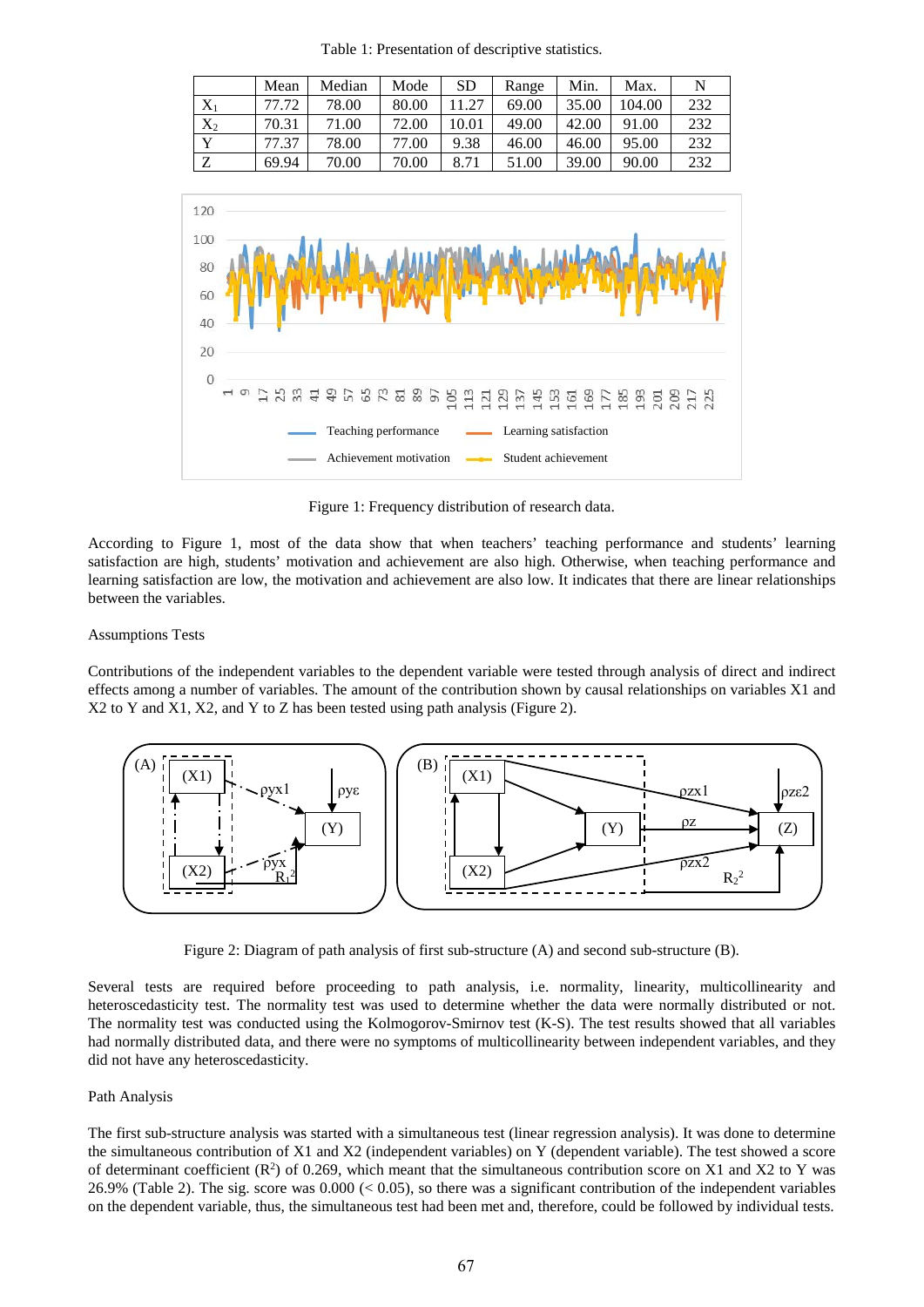Table 2: Result of first sub-structure simultaneous analysis.

| Model      | Model Summary | Anova    |               |  |
|------------|---------------|----------|---------------|--|
|            |               | R Square | Sio.          |  |
|            | 0.519         | 0.269    |               |  |
| Regression |               |          | <u>N UU U</u> |  |

Linear regression analysis was used in the individual test to reveal the direct contributions of X1 to Y (ρyx1) and X2 to Y (ρyx1), and also the indirect contributions of ρyx1 through X2 and ρyx2 through X1. First, the direct contribution score of ρyx1 was gained from the square of standardised coefficients beta's score in linear regression analysis, whose value was 0.369 (Table 3). The sig. value of X1 was  $0.000 \le 0.05$ ); thus, there was a significant contribution on teachers teaching performance on students' achievement motivation for  $(0.369)^2 = 0.136$  or 13.6% [10]. Next,  $\rho$ yx2 score was 0.222 and X2's sig. was 0.001. Therefore, learning satisfaction had a significant contribution on students achievement motivation of 4.9% [11][12].

The score of indirect contributions through each variable in first sub-structure were obtained by multiplying each standardised coefficient's beta score and the Pearson correlation's value of each independent variable. The indirect contribution of  $p$ yx1 through X2 was calculated from  $0.369*0.222*0.508$  (Table 3) and equal to 0.042 or 4.2%, as it consists of two independent variables; then, the indirect contribution of ρyx2 through X1 was the same. Eventually, the simultaneous contribution of X1 and X2 to Y (26.9%) consisted of direct and indirect contributions in the individual test (13.6%, 4.9%, 4.2% and 4.2%).

| Table 3: Result of first sub-structure individual analysis. |  |  |  |
|-------------------------------------------------------------|--|--|--|
|-------------------------------------------------------------|--|--|--|

| Model | Coefficients                     | Pearson correlation |                     |                     |  |
|-------|----------------------------------|---------------------|---------------------|---------------------|--|
|       | Standardised coefficients (beta) | Sig.                | Correlation with X1 | Correlation with X2 |  |
|       | 0.369                            | 0.000               | -                   | 0.508               |  |
| v٥    | . $\cap$                         | 0.001               | 0.508               |                     |  |

The second sub-structure analysis test showed a score of  $R^2$  for 0.529, which meant that the simultaneous contribution score of X1, X2, and Y to Z was 52.9%, and the sig. score was 0.000 (Table 4). The results indicated that the contribution of independent variables and intervening dependent variable was significant.

Table 4: Result of second sub-structure simultaneous analysis.

|            | Model summary | Anova    |  |
|------------|---------------|----------|--|
| Model      |               | R square |  |
|            | 0.727         | 0.529    |  |
| Regression |               |          |  |

The individual test of the second sub-structure analysis produced several results. Linear regression and Pearson's correlation were used to reveal the direct contributions of X1 to Z ( $\rho$ zx1), X2 to Z ( $\rho$ zx2) and Y to Z ( $\rho$ zy), and also indirect contributions of X1 to Z and X2 to Z through Y. The direct contributions of ρzx1, ρzx2 and ρzy, respectively, were shown by squaring the standardised coefficients beta and the sig. values were less than 0.05 (Table 5). The teachers' teaching performance had a significant contribution to students' competence achievement [13-15] for 5.7%.

Next, there was a significant contribution to learning satisfaction by students' competence achievement [6][7][16] for 10.2%. Achievement motivation also made a significant contribution to students' competence achievement [17][18]. The score was 12% and the highest score that achieved motivation had an important role in improving students' achievement [19].

For indirect contributions through each variable in the second sub-structure analysis, the score was obtained by multiplying ρzx1 or ρzx2, each standardised coefficient's beta score and the Pearson's correlation value of each independent variable. The score of X1 through Y and Y through X1 were 0.040 or 4.0% contribution to Z. Next, X2 through Y and Y through X2 had a 4.5% contribution. Then, X1 through X2 and X2 through X1 contributed 3.9%.

|       | Coefficients              | Pearson correlation |             |             |             |
|-------|---------------------------|---------------------|-------------|-------------|-------------|
| Model | Standardised coefficients | Sig.                | Correlation | Correlation | Correlation |
|       | (beta)                    |                     | with $X1$   | with $X2$   | with Y      |
| X1    | 0.239                     | 0.000               |             | 0.508       | 0.482       |
| X2    | 0.320                     | 0.000               | 0.508       |             | 0.410       |
|       | 0.346                     | 0.000               | 0.482       | 0.410       |             |

Table 5: Result of second sub-structure individual analysis.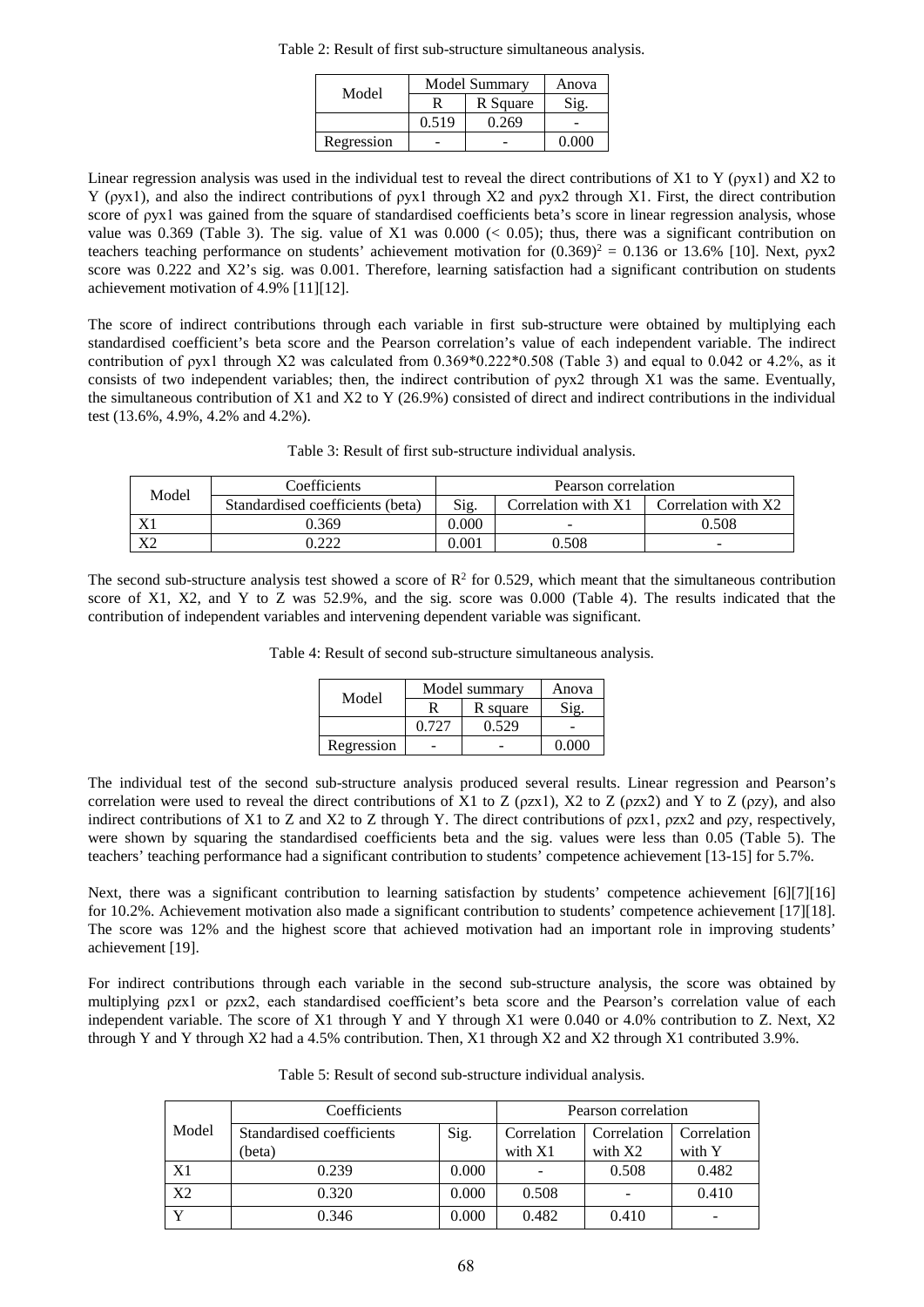### DISCUSSION

The first sub-structure analysis was done to find the contribution of teachers' teaching performance and students' learning satisfaction to students' achievement motivation. It showed that both independent factors made a significant contribution to students' achievement motivation. The results were consistent with a statement that student motivation was influenced by four keys: 1) student; 2) teacher; 3) content; and 4) method/process [20]. Teachers' teaching performance was a factor from the teacher (extrinsic) and students' learning satisfaction was a factor from the students themselves (intrinsic).

The teachers' factor had a higher contribution. This can be explained, because teachers have an important role in motivating students to improve their performance [21]. Extrinsic factors have an important role that can evoke motivation [22]. Without extrinsic factors, intrinsic motivation will not be able to rise or will not appear optimally.

The second sub-structure analysis sought to find the contribution of teachers' teaching performance, students' learning satisfaction and achievement motivation on students' competence achievement. This finding stated that independent and intervening factors had a significant contribution on students' competence achievement. Achievement motivation had the highest direct contribution (12%), followed by the students' learning satisfaction (10.2%) and the teachers' teaching performance (5.7%).

Student achievement motivation is an important factor that is able to influence the students' learning achievement [9][18]. The motivation improvement in the application of learning strategies needs to be considered. It plays a key role in encouraging students to learn independently, and has an impact on the improvement of learning outcomes [23].

Student satisfaction also needs to be considered; it is one of the important indicators that affects the success and quality of learning experiences [24]. The satisfaction levels are influenced by several factors: the performance of teachers, facilities and infrastructure to support learning, the learning environment and the quality of the material being taught [11][25].

Teachers' teaching performance had a significant contribution to students' competence achievement. It was consistent with other studies that showed that there was a positive significant relationship between teachers' quality and students' academic achievement [26][27]. However, another study had different results that showed no significant relationship between teachers' effectiveness and students' academic performance [28]. This occurred due to other factors that may be more influential. Therefore, that was exactly what might cause the teachers' teaching performance to have the lowest contribution.

## **CONCLUSIONS**

This study produced several findings. First, there are several factors that have a significant contribution to students' competence achievement. These are teachers' teaching performance, students' learning satisfaction and achievement motivation.

Second, teachers' teaching performance has an important role in improving students' achievement motivation. Then, the student's achievement motivation has the highest score in contributing to students' competence achievement. It indicates that achievement motivation is an important factor, and that it needs to be considered. As well as education, teachers as educators are also obliged to motivate their students to learn better. They will be able to generate a competitive atmosphere, so that students are competing to achieve the best results.

Third, students' achievement is not only influenced by teachers' teaching or students' learning, but also by the student's psychological condition. If students are happy and interested in participating in learning, they will achieve a good learning experience, and this will have an impact on their study results.

Fourth, there are some suggestions for stakeholders to raise the student's competence achievement by:

Improving teachers' teaching performance:

The government in the education sector should organise activities, such as educational training, seminars and workshops to improve teacher performance. Activities should be carried out periodically, but at least once a year and the results should be evaluated for further development of teacher performance.

The school principal should conduct a teacher's evaluation programme to monitor the performance of teachers. The programme can be done by holding an assessment through questionnaires filled by students at the end of semester. The results can be used as a reference in making plans to improve teachers' teaching performance.

Teachers must undertake activities, such as educational training, seminars, comparative studies, as well as higher educational paths to improve performance. These activities should be adapted to the weaknesses in the teacher, so that efforts to improve teacher performance become more effective and efficient.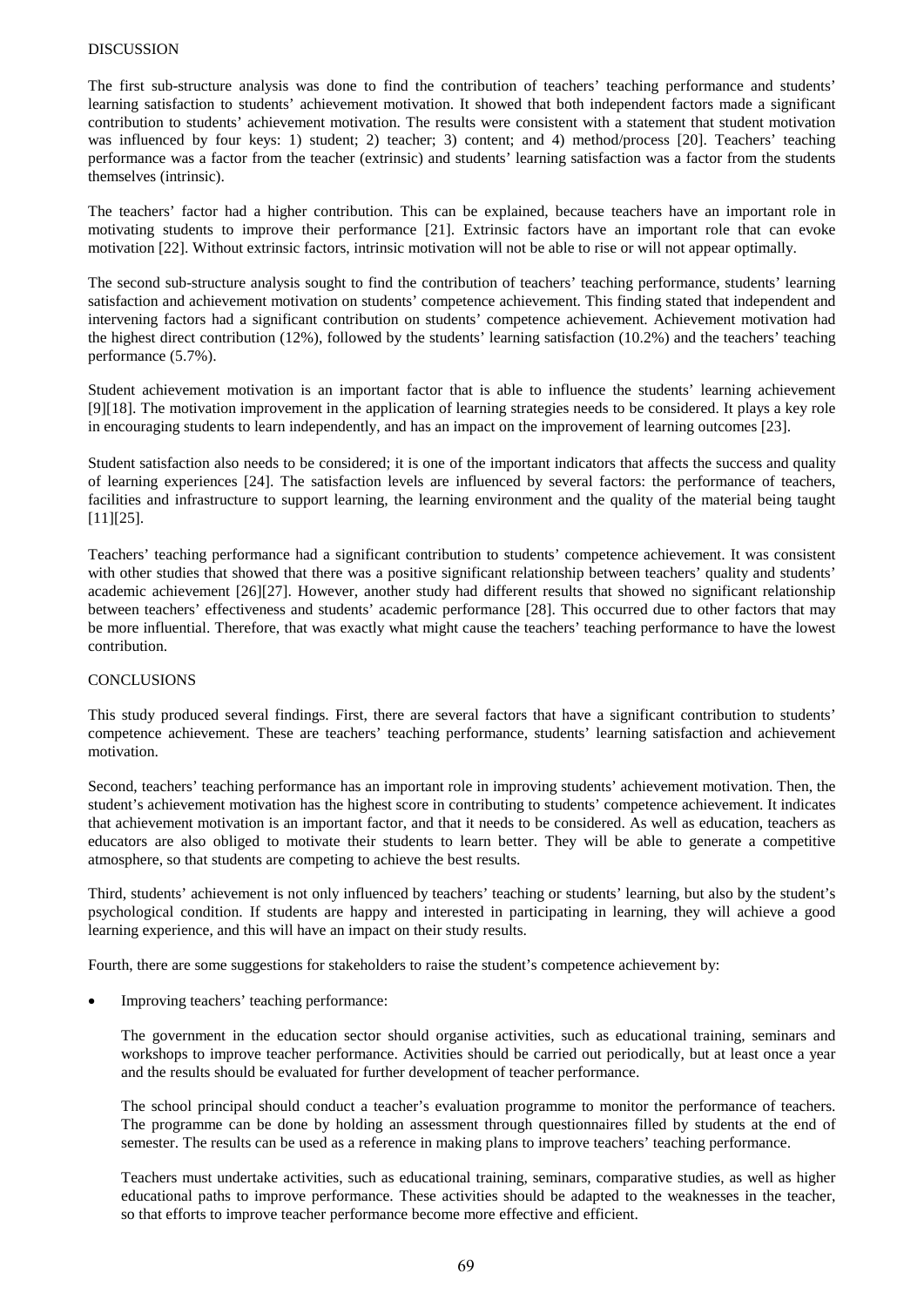• Improving students' learning satisfaction:

Principals should create a conducive learning climate in schools. This can be done by improving the quality and completeness of school facilities and infrastructure. The ideal conditions of a school's facilities and infrastructure would be able to realise a conducive learning climate for the students at the school.

Teachers should make learning become more effective and fun. This can be done by applying the engaging and effective learning method, teaching by utilising appropriate resources/media learning and by providing proper guidance to students.

Improving students' achievement motivation:

Principal should conduct school agendas/activities that are able to raise student achievement. Such activities may include competence contests and writing scientific papers at school.

Teachers should be able to create a conducive and competitive classroom atmosphere, and engage students in learning, use media and learning resources optimally, so that students interested to participate in learning, provide inspiration and good experiences for students to promote the student's learning passion, and give appreciation to every active and excellent student.

Finally, several factors that affect student competence achievement have been mentioned in a previous study [1], but not examined in this study. In a future study, it is expected that other researchers could examine those factors more deeply.

## **REFERENCES**

- 1. Asfani, K., Suswanto, H. and Wibawa, A.P., Influential factors of students' competence. *World Trans. on Engng. and Technol. Educ.*, 14, **3**, 416-420 (2016).
- 2. Ganyaupfu, E.M., Factors influencing academic achievement in quantitative courses among business students of private higher education institutions. *J. of Educ. and Practice*, 4, **15**, 57-65 (2013).
- 3. Rowe, K., The Importance of Teacher Quality As A Key Determinant of Students' Experiences and Outcomes of Schooling (2003), 31 May 2016, research.acer.edu.au/research\_conference\_2003/3
- 4. Prasetyadi, Z., Astutik, S. and Supeno, Analisis Ketercapaian Kompetensi (Standar Kompetensi dan Kompetensi Dasar) Mata Pelajaran Fisika pada Hasil Ujian Nasional Tingkat SMA Di Kota Pasuruan, Kabupaten Pasuruan, dan Kabupaten Probolinggo. *J.l Pembelajaran Fisika*, 1, **2**, 172-177 (2012) (in Indonesian).
- 5. Nurtanto, M. and Sofyan, H., Implementasi Problem-Based Learning untuk Meningkatkan Hasil Belajar Kognitif, Psikomotor, dan Afektif Siswa Di SMK. *J. Pendidikan Vokasi*, 5, **3**, 352-364 (2015) (in Indonesian).
- 6. Martirosyan, N.M., Saxon, D.P. and Wanjohi, R., Student satisfaction and academic performance in Armenian higher education. *American Inter. J. of Contemporary Research*, 4, **2**, 1-5 (2014).
- 7. Isen, A.M. and Reeve, J., The influence of positive affect on intrinsic and extrinsic motivation: facilitating enjoyment of play, responsible work behavior, and self-control. *Motivation and Emotion*, 29, **4**, 297-325 (2005).
- 8. Wentzel, K.R. and Wigfield A., Academic and social motivational influences on students' academic performance. *Educational Psychology Review*, 10, **2**, 155-175 (1998).
- 9. Ramadhan, A.N. and Soenarto, Pengaruh Persepsi Siswa terhadap Faktor-Faktor yang Mempengaruhi Prestasi Belajar Teori Kejuruan Siswa SMK. *J. Pendidikan Vokasi*, 5, **3**, 297-312 (2015) (in Indonesian).
- 10. Chiu, M., Teacher effects on student motivation during cooperative learning: activity level, intervention level, and case study analyses. *Educational Research J.*, 14, **2**, 229-251 (1999).
- 11. Hasan, N., Malik, S.A. and Khan, M.M., Measuring relationship between students' satisfaction and motivation in secondary schools of Pakistan. *Middle-East J. of Scientific Research*, 18, **7**, 907-915 (2013).
- 12. Hassanzadeh, R. and Mahdinejad, G., Relationship between happiness and achievement motivation: a case of university students. *J. of Elementary Educ.*, 23, **1**, 53-65 (2013).
- 13. Darling, L., Teacher quality and student achievement: a review of state policy evidence. *Educ. Policy Analysis Archives*, 8, **1**, 1-44 (2000).
- 14. Narwoto and Soeharto, Faktor-faktor yang Berpengaruh terhadap Prestasi Belajar Teori Kejuruan Siswa SMK. *J. Pedidikan Vokasi*, 3, **2**, 222-233 (2013) (in Indonesian).
- 15. Junianto and Wagiran, Pengaruh Kinerja Mengajar Guru, Keterlibatan Orang Tua, Aktualisasi Diri Dan Motivasi Berprestasi Terhadap Prestasi. *J. Pendidikan Vokasi*, 3, **3**, 307-319 (2013) (in Indonesian).
- 16. Purnawan and Soenarto, Pengaruh Metode Kooperatif TGT dan NHT terhadap Prestasi dan Kepuasan Pembelajaran Kelistrikan Otomotif Di SMK. *J. Pendidikan Vokasi*, 5, **1**, 27-41 (2015) (in Indonesian).
- 17. Sari, A.N.S. and Taman, A., Pengaruh Motivasi Berprestasi dan Persepsi Siswa tentang Metode Mengajar Guru terhadap Prestasi Belajar Siswa SMK Negeri 1 Pengasih. *J. Pendidikan Akuntansi Indonesia*, 11, **1**, 112-128 (2013) (in Indonesian).
- 18. Setiawati, L. and Sudira, P., Faktor-Faktor yang Mempengaruhi Prestasi Belajar Praktik Kejuruan Siswa SMK Program Studi Keahlian Teknik Komputer dan Informatika. *J. Pendidikan Vokasi*, 5, **3**, 325-339 (2015) (in Indonesian).
- 19. Boggiano, A.K., Shields, A., Barrett, M., Kellam, T., Thompson, E., Simons, J. and Katz, P., Helpless deficits in students: the role of motivational orientation. *Motivation and Emotion*, 16, **3**, 271-296 (1992).